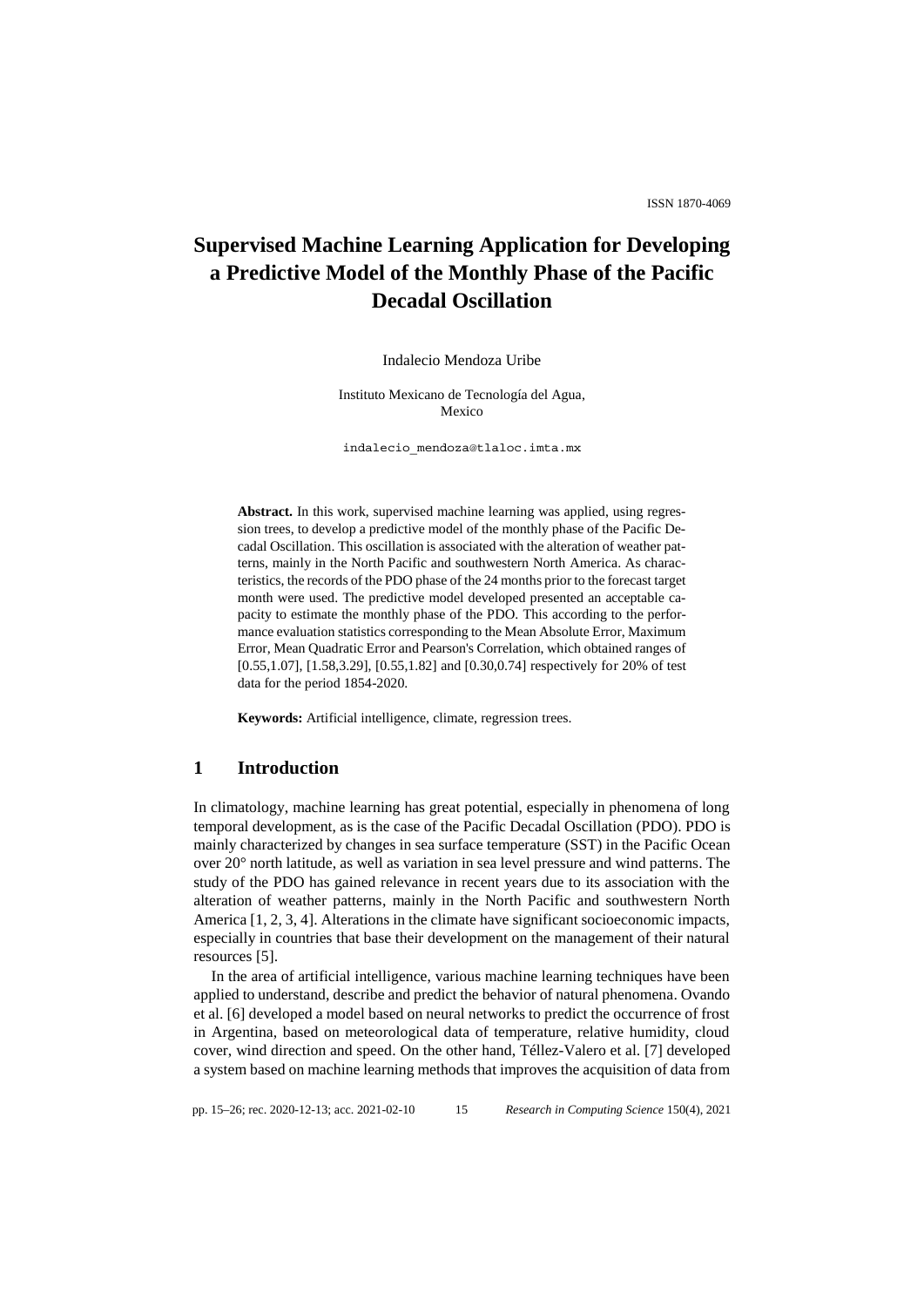natural disasters, the system automatically populates a database of natural disasters with information extracted from online newspaper news. In addition, Haro-Rivera [8] applied a decision tree to identify predominant meteorological variables in the province of Chimborazo, Ecuador. Finally, in this list of examples, Suárez et al. [9] analyzed the meteorological phenomenon called DANA, which caused serious floods, human losses, economic and infrastructure damage in the southeast of Spain during the month of September 2019, studying the phenomenon from the perspective of data analysis.

Machine learning is a data analysis technique that gives computers the ability to learn from experience without relying on a given equation as a model. These algorithms look for natural patterns in the data that generate knowledge. Algorithms adaptively improve their performance as the number of samples available for learning increases. In a general way, we can classify machine learning techniques as supervised and unsupervised.

A supervised learning algorithm takes a set of known data (inputs) and known responses for this data (outputs) to train a model that can generate reasonable predictions in response to new data. Supervised learning uses classification and regression techniques to develop predictive models. In comparison, unsupervised learning looks for hidden patterns or intrinsic structures in the data. Used to infer information from data sets consisting of input data with no labeled responses. Among the most common unsupervised learning techniques are neural networks [10], k-means [11], among other.

The objective of this work was to apply supervised machine learning through regression trees to develop a predictive model of the monthly phase of the Pacific Decadal Oscillation. As characteristics, the records of the PDO phase of the 24 months prior to the target month of prognosis were used.

# **2 Method**

The development of the predictive model was carried out by applying three procedures. First, the historical data set of the monthly value of the PDO was obtained for the period 1854-2020. These data were organized by month and grouped into training and test data. Second, for each month of the year the regression tree corresponding to the predictive model was generated with the training data. Third, the monthly predictive models were applied on the test data sets. The results were evaluated using three continuous error measurement metrics and one of correlation.

#### **2.1 Dataset**

The PDO is a pattern of anomalies of the SST, this fluctuation oscillates between -4 and 4 degrees centigrade, corresponding to the cold and warm phase respectively. The PDO values indicate the variation of the SST with respect to the historical average. The data was obtained from National Oceanic and Atmospheric Administration through the URL https://www.ncdc.noaa.gov/teleconnections/pdo/data.csv. The data set corresponds to the monthly deviation of the SST for the period 1854-2020 (see Fig. 1). For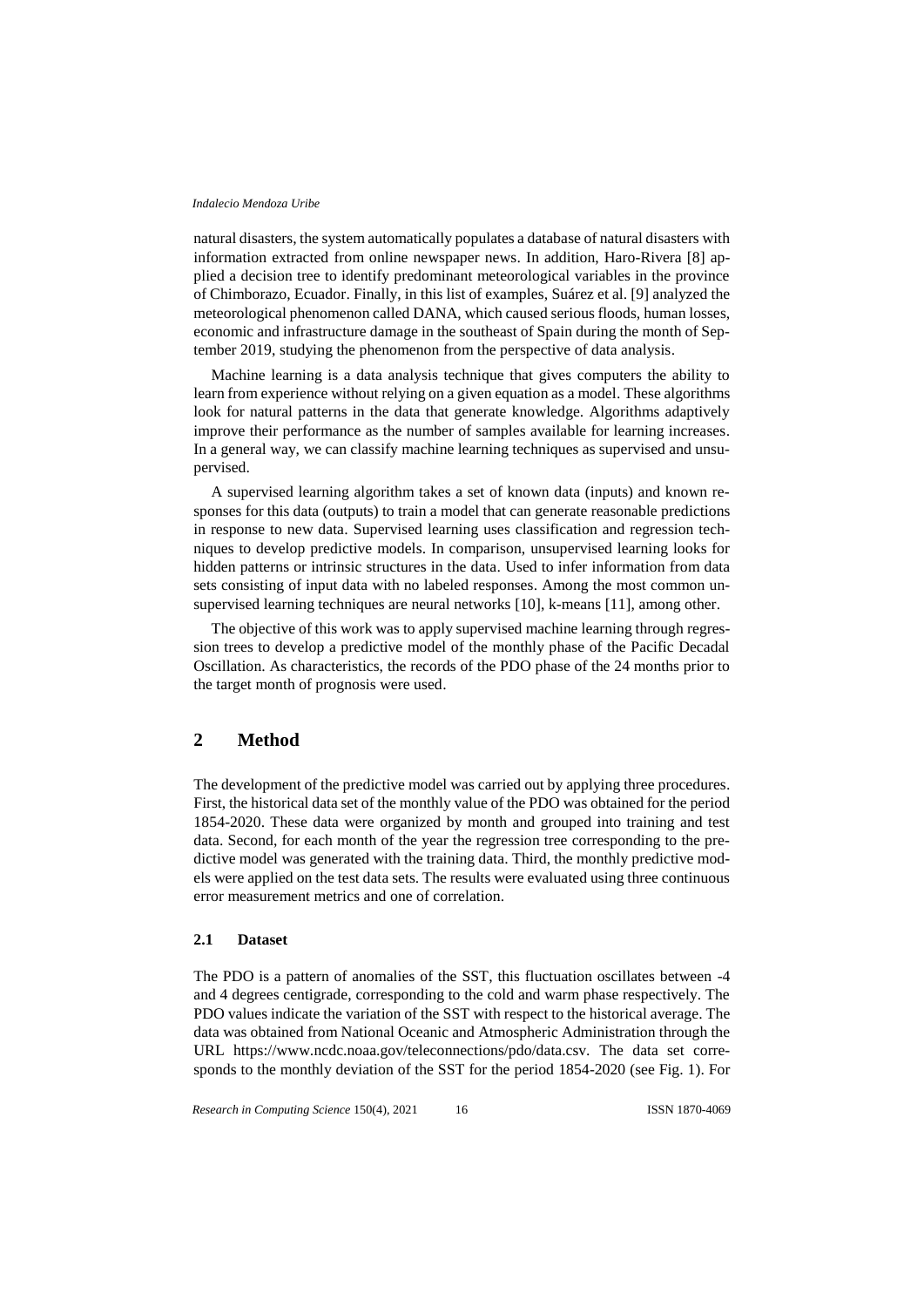each forecast month (label) the values of the previous 24 months were assigned as characteristics. The characteristics and labels for each month of the year were grouped in separate files to facilitate their processing.



**Fig. 1.** Monthly anomaly of the Pacific Decadal Oscillation for the period 1854-2020 [12].

Machine learning consists of learning some properties of a data set and then verifying those properties with another data set. A common practice in machine learning is to evaluate an algorithm by dividing the data into two subsets. The majority set is dominated by training data, from which the algorithm learns some properties. While the second set of data is called test data, with which the ability of the model to predict through the learned properties is verified. For this study, the training and test data set were divided into a proportion of 80 and 20% respectively.

### **2.2 Generation of the Predictive Model**

For each month of the year, the regression tree corresponding to the predictive model was generated. Each predictive model was trained with 80% corresponding training data.

Classification and regression trees (CART) were developed by Breiman et al. [13]. Tree models where the target variable can take a finite set of values are called classification trees. On the other hand, trees where the target variable can take continuous values are called regression trees.

Let  $Y$  be the response variable and  $x$  be the vector with the set of predictor variables, the problem corresponds to establishing a relationship between *Y* and *x* in such a way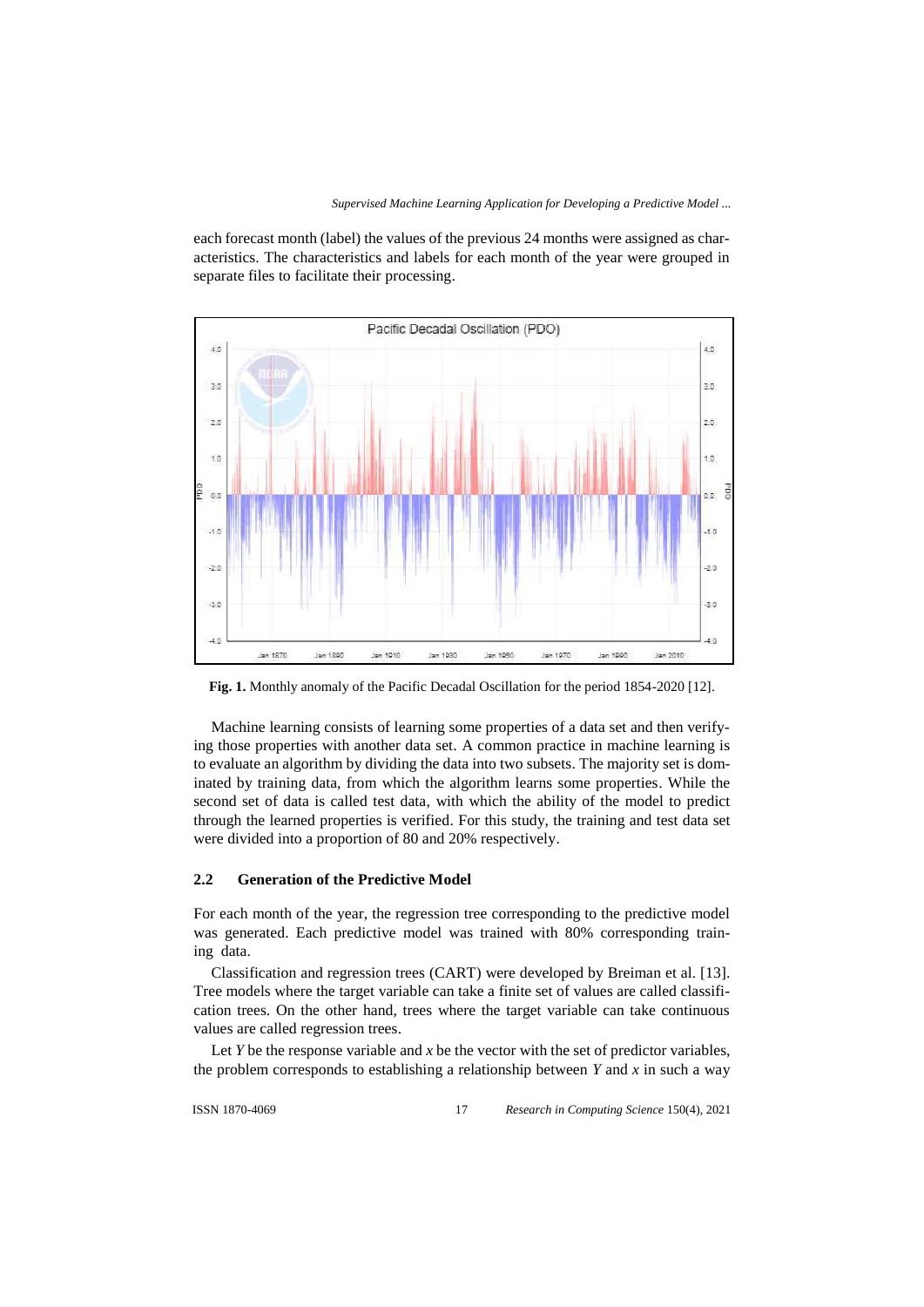that it is possible to predict *Y* based on the values of *x*. Mathematically looking for probability  $P(Y | x_1, x_2, ..., x_k)$ .

The construction of the tree is done following a recursive binary division approach, let *N* be the number of data and *N<sup>j</sup>* the number of cases in class *j.* 

The probability that a case is in class *j* given that it was located in the terminal node *t,* is given by the Eq. 1*.*

$$
P(j \mid t) = \frac{P(j, t)}{P(t)} = \frac{N_j(t)}{N} \tag{1}
$$

and comply with:

$$
\sum P(j \mid t) = 1. \tag{2}
$$

Thus, the set of  $P(j|t)$  are the relative proportions of the cases in class *j* at node *t* [8].

To obtain the optimal tree, evaluate each subdivision among all possible trees, get the root node and the subsequent ones, the algorithm must measure the predictions achieved and evaluate them to select the best one. Fig. 2 shows a simplified form of a regression tree.



**Fig. 2.** Simplified form of a regression tree.

In this study, machine learning was applied through the *Scikit-Learn* library of the Python programming language, which integrates a wide range of machine learning algorithms for supervised and unsupervised problems [14].

Specifically, the *tree.DecisionTreeRegressor* method was used to create the instance of the predictive model; *train\_test\_split* to divide the training/test data set; *mean\_absolute\_error, mean\_squared\_error y max\_error* to measure mean absolute error, mean square error and maximum error respectively; finally, the function *plot tree* was used to graph the regression trees.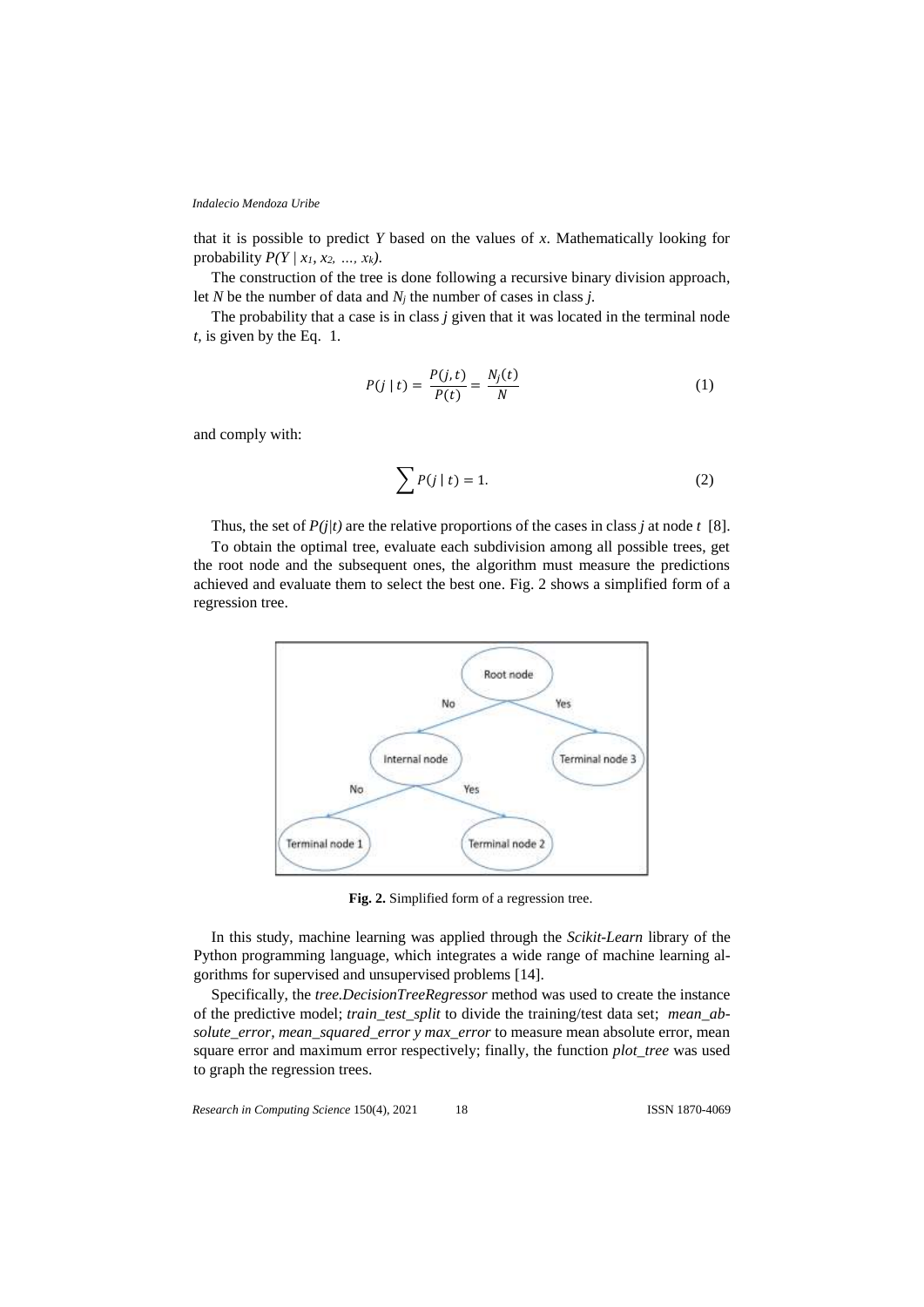#### **2.3 Statistical Validation of the Predictive Model**

Monthly predictive models were applied on the corresponding test data sets. For the evaluation of the monthly predictive model of the PDO phase, three continuous error measurement metrics and Pearson's correlation were used. These metrics are recommended for evaluating forecasts of a deterministic nature. These metrics are described below.

The Mean Absolute Error (MAE) measures the magnitude of the errors in a set of predictions, regardless of their direction [15, 16]. It corresponds to the average of the absolute differences between the prediction and the observation where all the individual differences have the same weight (Eq. 3):

$$
MAE = \sum_{i=1}^{n} \frac{|P_i - O_i|}{n},
$$
\n(3)

where  $P_i$  is the prediction value at position *i*,  $O_i$  is the value observed at position *i* and *n* is the sample size.

The Maximum Error (ME) allows to identify the largest absolute value of the observed error between the prediction and the observation (Eq. 4). It belongs to the set of objective functions used for the calibration of models [17]:

$$
ME = \sum_{i=1}^{n} \max\{|P_i - O_i|\}.
$$
 (4)

The Root Mean Square Root (RMSE) measures the mean magnitude of the error. Corresponds to the square root of the average of the squared differences between the prediction and the observation, therefore this measure has been used in the evaluation of forecasting models [18, 19]. Amplifies and penalizes with greater force those errors of greater magnitude (Eq. 5):

RMSE = 
$$
\sqrt{\frac{1}{n} \sum_{i=1}^{n} (P_i - O_i)^2}.
$$
 (5)

Pearson's Correlation, denoted as *r* (Eq. 6), is a normalized measure widely used to establish relationships between two continuous quantitative variables [20, 21]. It allows to show the joint variability and therefore to typify what happens with the data. The coefficient can score values ranging from -1.0 to 1.0 and is interpreted as follows: values close to 1.0 indicate that there is a strong association between the variables, that is, they increase or decrease in the same direction.

On the other hand, values close to -1.0 indicate that there is a strong negative association between the variables, that is, as one variable increases, the other decreases. A value of 0.0 indicates that there is no correlation or it is a null correlation [22].

ISSN 1870-4069 *Research in Computing Science* 150(4), 2021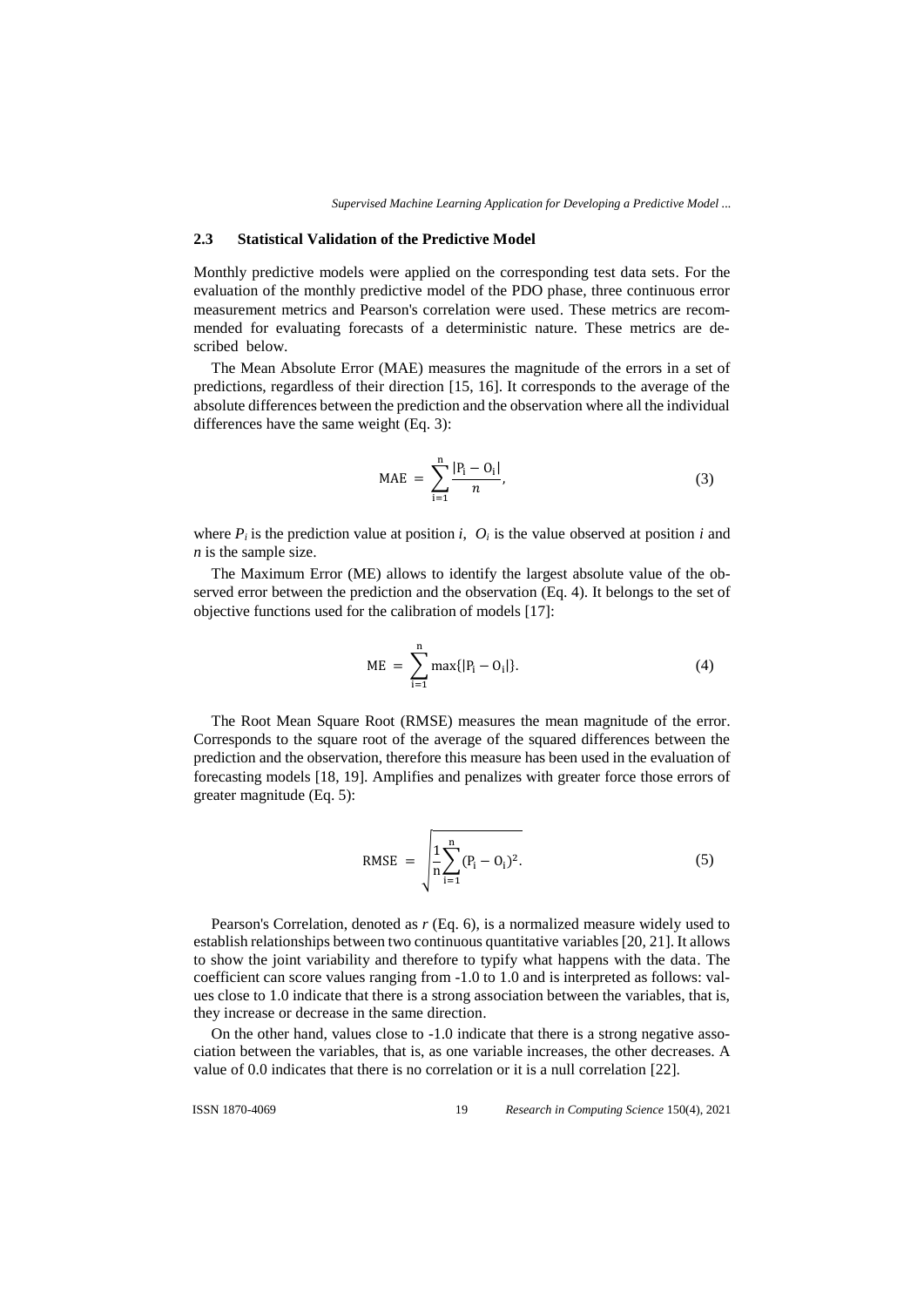$$
r = \frac{\sum_{i=n}^{n} (P_i - \bar{P})(O_i - \bar{O})}{\sqrt{\sum_{i=n}^{n} (P_i - \bar{P})^2} \sqrt{\sum_{i=n}^{n} (O_i - \bar{O})^2}},\tag{6}
$$

where  $\overline{P}$  is the mean value of the predictions and  $\overline{O}$  is the mean value of the observations.

# **3 Results**

For the creation of the monthly predictive models based on regressive trees, the constructor of the *DecisionTreeRegressor* class was used. Table 1 lists the parameters used during the creation of the predictive model with which the best results were obtained.

| <b>Parameter</b>  | <b>Value</b>   | <b>Description</b>                                                                                                                                                        |
|-------------------|----------------|---------------------------------------------------------------------------------------------------------------------------------------------------------------------------|
| criterion         | mse            | Function to measure the quality of the division.                                                                                                                          |
| splitter          | best           | Strategy used to choose the division at each node.                                                                                                                        |
| max_depth         | None           | Maximum depth of the tree. None indicates that nodes are<br>expanded until all sheets are pure or until all sheets contain<br>less than <i>min_samples_split</i> samples. |
| min_samples_split | $\overline{c}$ | The minimum number of samples required to divide an in-<br>ternal node.                                                                                                   |
| min_samples_leaf  | 1              | The minimum number of samples required to be in a leaf<br>node.                                                                                                           |
| max_features      | 12             | The number of features to consider when looking for the<br>best division.                                                                                                 |
| random_state      | 5              | Controls the randomness of the estimator. To obtain a de-<br>terministic behavior during the setting <i>random_state</i> must<br>be set to an integer.                    |

**Table 1.** Predictive model creation parameters.

As part of the training, the algorithm identifies the impact on the prognosis of each of the characteristics. As can be seen in Table 2, in general, with 12 characteristics, more than 90% importance is obtained in the forecast.

These 12 characteristics are not the same for all months of the year, therefore, in the training stage, the 24 characteristics are initially considered, but the algorithm is instructed to only select the 12 most relevant characteristics. This reduction in dimensions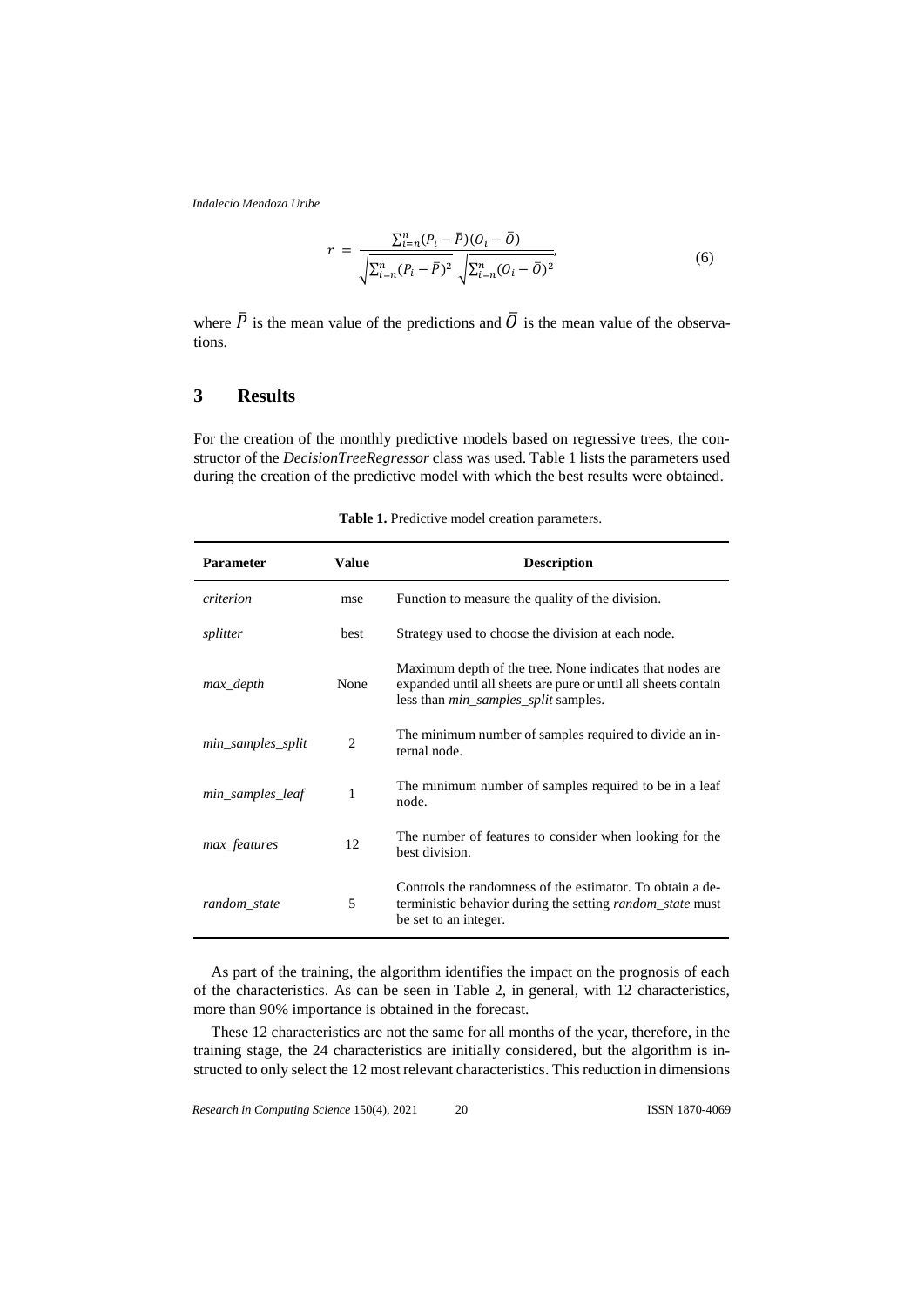allows the algorithm to be optimized by eliminating characteristics that do not contribute to the forecast.

|                 |                         | Month                       |                  |                         |                  |                         |                             |                             |                             |                             |                  |                  |                  |
|-----------------|-------------------------|-----------------------------|------------------|-------------------------|------------------|-------------------------|-----------------------------|-----------------------------|-----------------------------|-----------------------------|------------------|------------------|------------------|
|                 |                         | Jan                         | Feb              | Mar                     | Apr              | May                     | Jun                         | Jul                         | Aug                         | <b>Sep</b>                  | Oct              | Nov              | Dec              |
| Characteristics | $\mathbf{1}$            | $\mathbf 1$                 | $\boldsymbol{0}$ | $\,1\,$                 | $\boldsymbol{0}$ | $\mathfrak{Z}$          | $\,8\,$                     | $\sqrt{4}$                  | $\overline{c}$              | $\boldsymbol{0}$            | $1\,$            | $\mathfrak{Z}$   | $\mathbf{1}$     |
|                 | $\overline{\mathbf{c}}$ | $\boldsymbol{0}$            | $1\,$            | $\mathbf{1}$            | $\boldsymbol{0}$ | $\boldsymbol{0}$        | $\ensuremath{\mathfrak{Z}}$ | $\,1\,$                     | $\boldsymbol{0}$            | $\boldsymbol{0}$            | $\sqrt{2}$       | $\overline{4}$   | $\boldsymbol{7}$ |
|                 | 3                       | $\mathbf{1}$                | $\boldsymbol{0}$ | $\sqrt{3}$              | $\mathbf{1}$     | $\mathbf{1}$            | $\overline{c}$              | $\,1\,$                     | $\mathbf{1}$                | $\boldsymbol{0}$            | $\mathfrak{Z}$   | $\mathfrak 3$    | $\,1$            |
|                 | 4                       | $\boldsymbol{0}$            | $\mathbf{1}$     | $\sqrt{2}$              | $\boldsymbol{0}$ | $\sqrt{2}$              | $\boldsymbol{0}$            | $\boldsymbol{0}$            | $\ensuremath{\mathfrak{Z}}$ | 5                           | $\overline{4}$   | $\boldsymbol{0}$ | $\boldsymbol{0}$ |
|                 | 5                       | 5                           | $\sqrt{2}$       | $\mathbf{1}$            | $\mathfrak 3$    | $\sqrt{2}$              | $\boldsymbol{0}$            | $\sqrt{2}$                  | 5                           | $\mathbf{1}$                | $\sqrt{2}$       | $\boldsymbol{0}$ | $\boldsymbol{0}$ |
|                 | 6                       | $\boldsymbol{0}$            | $1\,$            | $\mathbf{1}$            | $\boldsymbol{0}$ | $\mathbf{1}$            | $\sqrt{3}$                  | $\boldsymbol{0}$            | $\sqrt{2}$                  | $\boldsymbol{0}$            | $\sqrt{2}$       | $\mathbf{1}$     | $\boldsymbol{0}$ |
|                 | $\overline{7}$          | $\mathbf 1$                 | $\boldsymbol{0}$ | $\boldsymbol{0}$        | $\overline{4}$   | $\overline{3}$          | $\sqrt{2}$                  | $\,1$                       | $\overline{c}$              | $\boldsymbol{0}$            | $\boldsymbol{0}$ | $\mathbf{1}$     | $\boldsymbol{0}$ |
|                 | 8                       | $\boldsymbol{0}$            | $\sqrt{2}$       | $\boldsymbol{0}$        | $\boldsymbol{0}$ | $\sqrt{2}$              | $\boldsymbol{0}$            | $\mathbf{1}$                | $\mathbf{1}$                | 3                           | $\boldsymbol{0}$ | 1                | $\boldsymbol{0}$ |
|                 | 9                       | $\sqrt{2}$                  | $\mathbf{1}$     | $\,1$                   | $\,1$            | $\boldsymbol{0}$        | $\overline{c}$              | $\sqrt{2}$                  | $\mathbf{1}$                | 5                           | $\boldsymbol{0}$ | $\mathbf{1}$     | $\sqrt{6}$       |
|                 | 10                      | $\overline{4}$              | $\overline{3}$   | $\sqrt{2}$              | $\boldsymbol{0}$ | $\mathfrak{Z}$          | $\mathbf 1$                 | $\boldsymbol{0}$            | 3                           | $\sqrt{2}$                  | $\sqrt{2}$       | $1\,$            | $\mathfrak{Z}$   |
|                 | 11                      | $\mathfrak{Z}$              | $\boldsymbol{0}$ | $\sqrt{2}$              | $\boldsymbol{0}$ | $\boldsymbol{0}$        | $\boldsymbol{0}$            | $\,1$                       | $\overline{c}$              | $\boldsymbol{0}$            | $\boldsymbol{0}$ | $\sqrt{2}$       | $\sqrt{4}$       |
|                 | 12                      | $\boldsymbol{0}$            | $\,1$            | $\overline{\mathbf{4}}$ | $\boldsymbol{0}$ | $\boldsymbol{0}$        | $\boldsymbol{0}$            | $\mathbf{1}$                | $\boldsymbol{0}$            | $\ensuremath{\mathfrak{Z}}$ | $\sqrt{2}$       | $\overline{4}$   | $\sqrt{2}$       |
|                 | 13                      | 8                           | 6                | $\boldsymbol{0}$        | $\boldsymbol{0}$ | $\boldsymbol{0}$        | $\boldsymbol{0}$            | $\,1$                       | $\overline{\mathbf{4}}$     | $\boldsymbol{0}$            | $\sqrt{2}$       | $\boldsymbol{0}$ | $\mathbf{1}$     |
|                 | 14                      | $\boldsymbol{0}$            | $1\,$            | $\mathbf{1}$            | $\sqrt{2}$       | $\mathbf 1$             | $\boldsymbol{0}$            | $\overline{2}$              | $\boldsymbol{0}$            | $\,1\,$                     | $\boldsymbol{0}$ | $\mathbf{1}$     | $\boldsymbol{0}$ |
|                 | 15                      | 6                           | $\boldsymbol{0}$ | $\overline{3}$          | $\mathbf{1}$     | 5                       | $\boldsymbol{0}$            | $\mathbf 1$                 | $\mathbf{1}$                | $\,1$                       | $\sqrt{2}$       | $\mathbf{1}$     | $\boldsymbol{0}$ |
|                 | 16                      | $\ensuremath{\mathfrak{Z}}$ | $\mathbf{1}$     | $\sqrt{2}$              | $\mathbf{1}$     | $\mathbf 1$             | $\boldsymbol{0}$            | $\boldsymbol{0}$            | $\overline{\mathbf{c}}$     | $\mathfrak{Z}$              | $\mathbf{1}$     | $\boldsymbol{0}$ | $\boldsymbol{0}$ |
|                 | 17                      | $\boldsymbol{0}$            | $\mathfrak{Z}$   | $\mathbf{1}$            | $\boldsymbol{0}$ | $\mathbf{1}$            | $\sqrt{2}$                  | $\boldsymbol{0}$            | $\boldsymbol{0}$            | $\mathbf{1}$                | $\boldsymbol{7}$ | 5                | $\tau$           |
|                 | 18                      | $\,1\,$                     | $\sqrt{2}$       | $\,1$                   | $\boldsymbol{0}$ | $\boldsymbol{0}$        | $\mathfrak{Z}$              | $\boldsymbol{0}$            | $\mathfrak s$               | $\boldsymbol{0}$            | $\,1$            | $\,1$            | $11\,$           |
|                 | 19                      | $\sqrt{2}$                  | $\,1$            | $\,1$                   | 5                | $\mathbf 1$             | $\boldsymbol{0}$            | $\sqrt{2}$                  | $\overline{\mathbf{c}}$     | $\ensuremath{\mathfrak{Z}}$ | $\overline{4}$   | $\overline{4}$   | $\sqrt{2}$       |
|                 | 20                      | $\boldsymbol{0}$            | 3                | $\mathbf{1}$            | $\mathbf{1}$     | $\overline{\mathbf{c}}$ | 6                           | $\ensuremath{\mathfrak{Z}}$ | $\mathfrak 3$               | $\mathbf{0}$                | $\sqrt{2}$       | $\mathbf{1}$     | $\sqrt{2}$       |
|                 | 21                      | 5                           | $\mathbf{1}$     | $\boldsymbol{0}$        | 5                | $\,1\,$                 | $\boldsymbol{0}$            | $\ensuremath{\mathfrak{Z}}$ | $\sqrt{2}$                  | $\sqrt{2}$                  | 6                | $\boldsymbol{0}$ | $\sqrt{2}$       |
|                 | 22                      | $\boldsymbol{0}$            | $\,1$            | $\mathbf{1}$            | $\mathfrak{Z}$   | $\overline{\mathbf{c}}$ | $\sqrt{2}$                  | $\,1$                       | 37                          | $\boldsymbol{7}$            | $\mathbf{1}$     | $\mathbf{1}$     | $\boldsymbol{0}$ |
|                 | 23                      | 39                          | 49               | 56                      | 50               | 51                      | 35                          | 58                          | 14                          | 36                          | 38               | 41               | 40               |
|                 | 24                      | 19                          | 20               | 15                      | 23               | 18                      | 31                          | 15                          | $\,$ 8 $\,$                 | 27                          | 18               | 24               | 11               |

**Table 2.** Percentage of importance by characteristics for monthly predictive models.

Algorithm 1 presents in a simplified way the sequence of steps to divide the data into the training/test subsets, feed the classifier (predictive model) with the training data, apply the classifier on the test data, calculate model performance evaluation metrics, graphing and data storage. Clarification is made that the algorithm does not detail the modules of *dataReadingMonth()* and *graphingStorage()*.

 ISSN 1870-4069 *Research in Computing Science* 150(4), 2021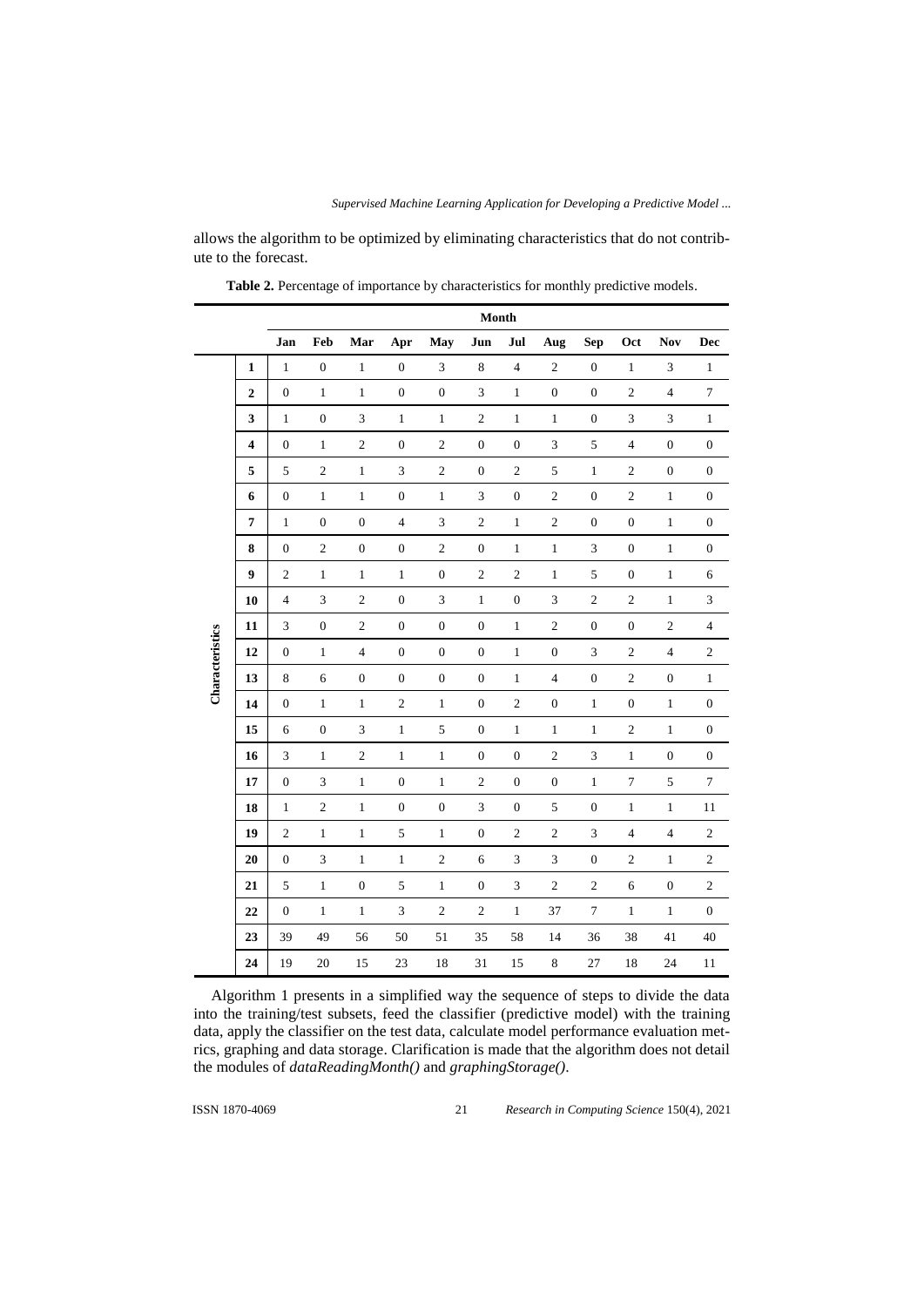

Figures 3 and 4 show arbitrarily the trees corresponding to the predictive models for the months of June and December, respectively.



**Fig. 3.** Regression tree for the month of June. The predictive model was trained with 80% of data from the period 1854-2020. The strongest fill color indicates the majority class for classification.

*Research in Computing Science* 150(4), 2021 22 **ISSN 1870-4069**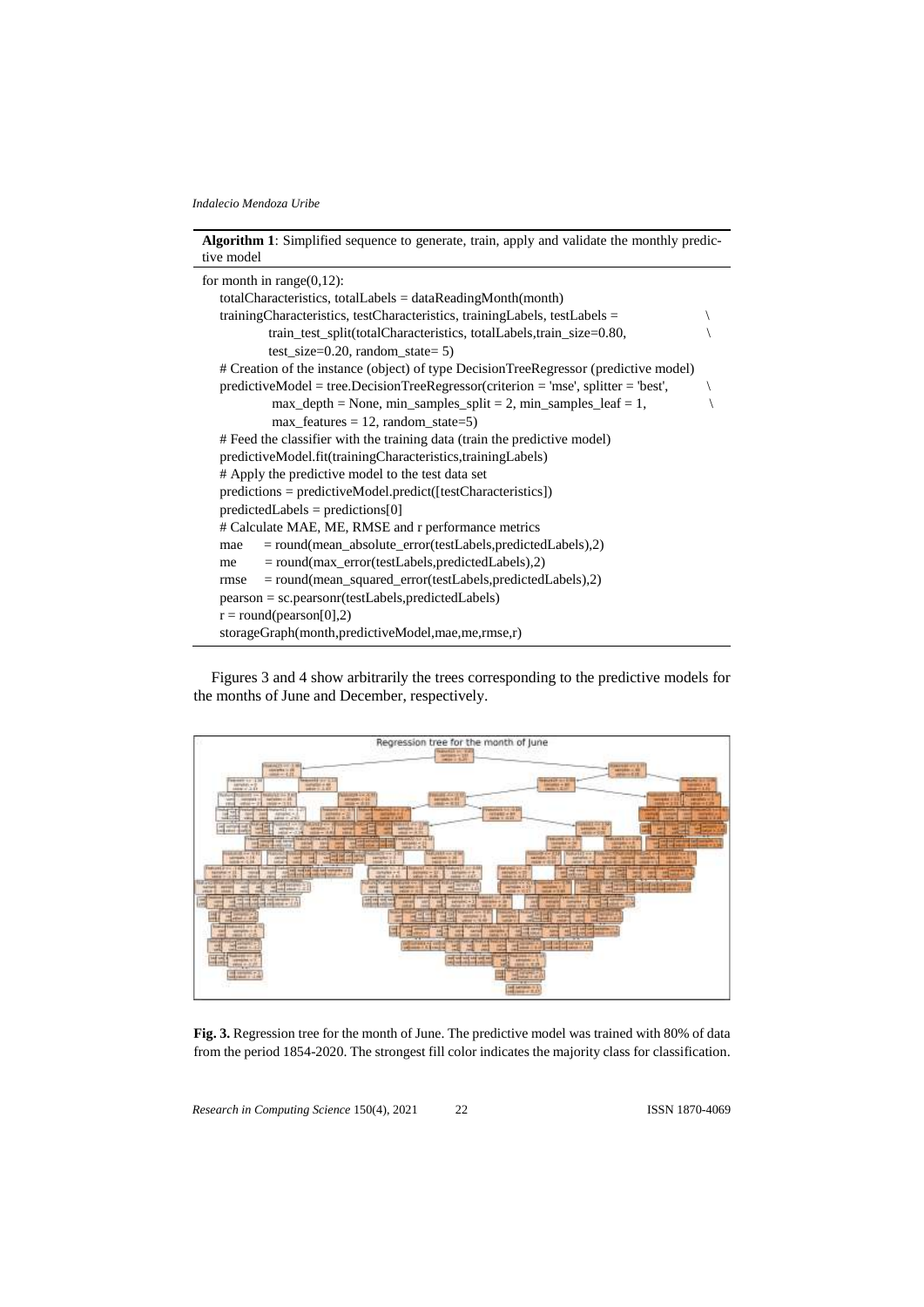

*Supervised Machine Learning Application for Developing a Predictive Model ...*

**Fig. 4.** Regression tree for the month of December. The predictive model was trained with 80% of data from the period 1854-2020. The strongest fill color indicates the majority class for classification.

Monthly predictive models were applied for 20% of test data. Table 3 shows the results of the four statistical metrics applied by the monthly predictive model. Besides that, Fig. 5 shows the dispersion diagrams with the comparison between the observed and predicted data.

| <b>Target Month</b> | <b>MAE</b> | <b>ME</b> | <b>RMSE</b> | $\mathbf r$ |
|---------------------|------------|-----------|-------------|-------------|
| January             | 0.79       | 2.49      | 1.03        | 0.59        |
| February            | 0.66       | 2.09      | 0.70        | 0.64        |
| March               | 0.61       | 2.44      | 0.66        | 0.72        |
| April               | 0.74       | 1.58      | 0.74        | 0.74        |
| May                 | 0.86       | 2.52      | 1.13        | 0.62        |
| June                | 0.64       | 1.79      | 0.62        | 0.77        |
| July                | 1.01       | 2.47      | 1.44        | 0.55        |
| August              | 1.07       | 3.29      | 1.82        | 0.30        |
| September           | 1.01       | 2.83      | 1.58        | 0.38        |
| October             | 0.69       | 1.60      | 0.68        | 0.74        |
| November            | 0.55       | 1.75      | 0.55        | 0.77        |
| December            | 0.89       | 3.53      | 1.31        | 0.47        |

23

**Table 3.** Result of the statistical metrics of the monthly predictive models.

ISSN 1870-4069 *Research in Computing Science* 150(4), 2021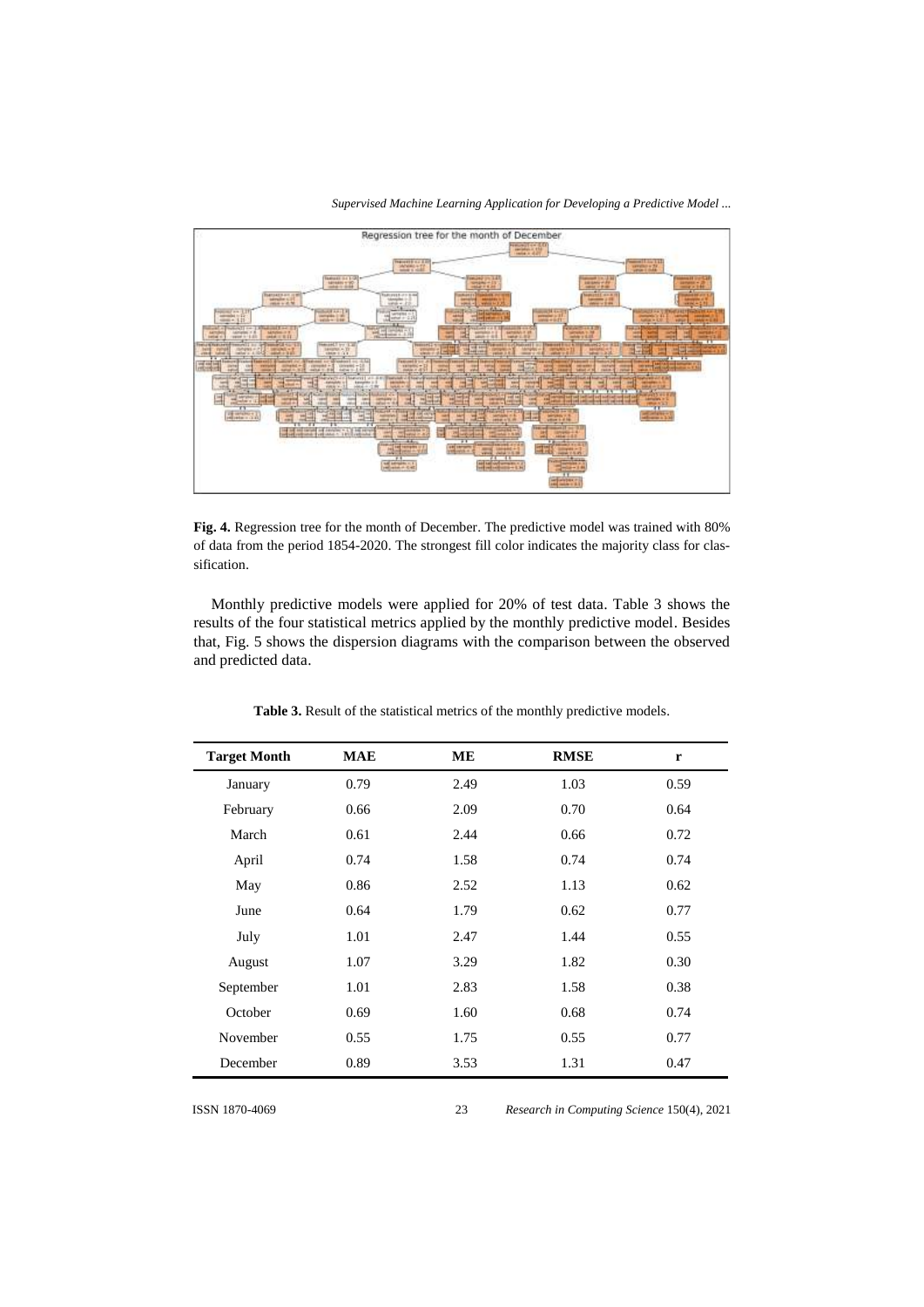*Indalecio Mendoza Uribe*



**Fig. 5.** Monthly dispersion diagrams between observed and predicted values for 20% of test data for the 1854-2020 period.

*Research in Computing Science* 150(4), 2021 24 **ISSN 1870-4069** 

24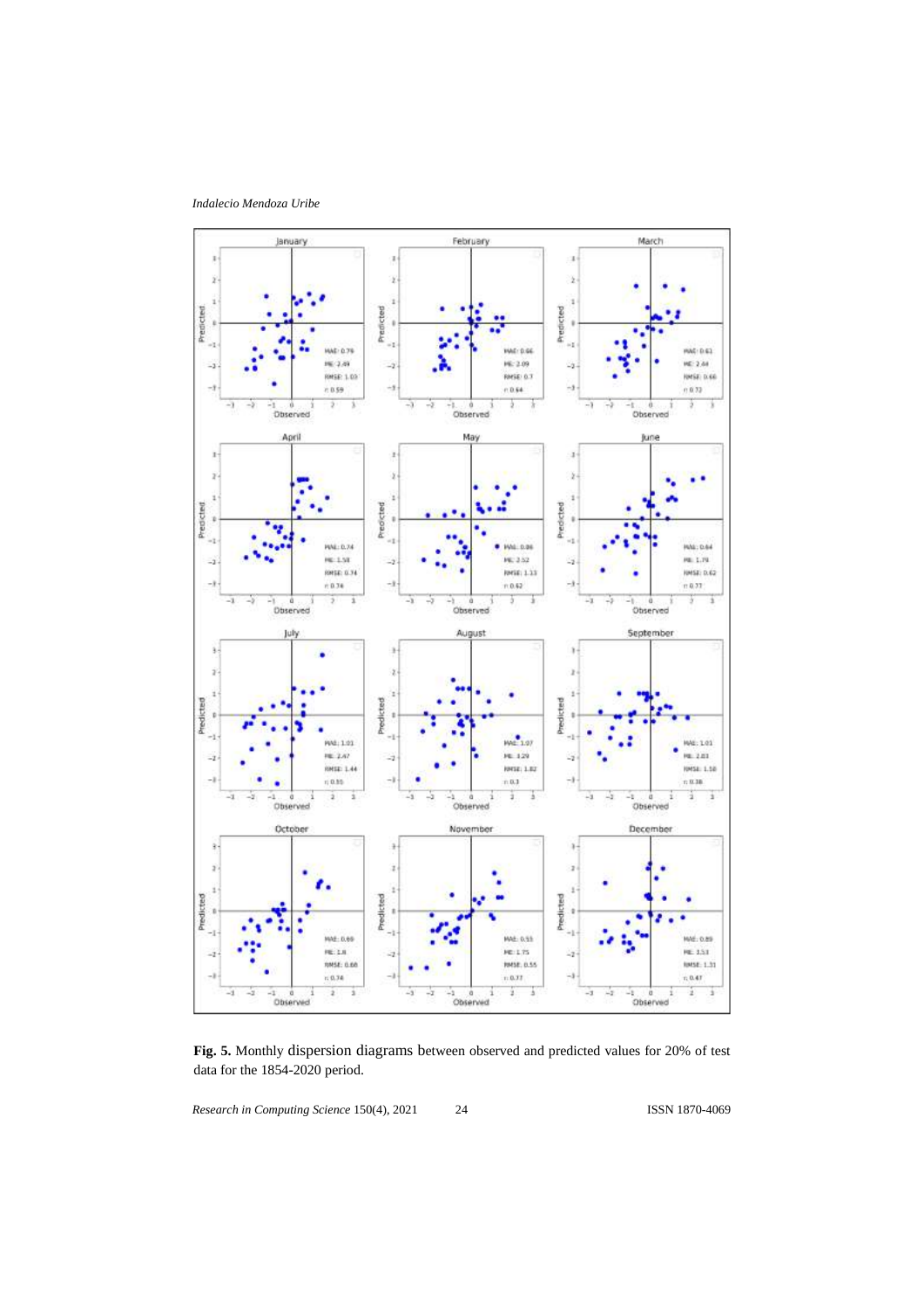# **4 Conclusions**

Of the 24 characteristics considered, it was identified that characteristic 23 in eleven months and characteristic 22 in the month of July, predominated as root node in the trees of the predictive models, that is, these characteristics have a greater impact on forecasts. In addition, it was distinguished that in 12 characteristics more than 90% of importance is obtained in the prognosis.

The predictive model developed using machine learning presented an acceptable capacity to estimate the monthly phase of the PDO. This according to the results of the performance evaluation statistics MAE, ME, RMSE and r obtained for 20% of test data, with ranges of [0.55, 1.07], [1.58, 3.29], [0.55, 1.82] y [0.30, 0.74] respectively. Therefore, it is considered that the predictive model developed can constitute a reference forecasting tool, but not an exact one.

As future work, it is proposed to continue with the validation and adjustment of the predictive model for its application in larger time windows, such as for seasonal forecast (3 months), or even annual forecast.

Regarding the functionality of the Scikit-Learn library, this turned out to be docile to implement and very efficient in its performance. The computational cost required for the training and testing of the predictive model was of the order of seconds on a personal computer.

### **References**

- 1. Mantua, N.J., Hare, S.R.: The Pacific Decadal Oscillation. Journal of Oceanography, 58, 35–44 (2002). Doi: https://doi.org/10.1023/A:1015820616384
- 2. Cayan, D.R., Dettinger, M.D., Diaz, H.F., Graham, N.E.: Decadal variability of precipitation over western North America. Journal of Climate, 11, 3148-3166 (1998). Doi: https://doi.org/10.1175/1520-0442(1998)011<3148:DVOPOW>2.0.CO;2
- 3. Higgins, R.W., Leetmaa, A., Xue, Y., Barnston, A.: Dominant factors influencing the seasonal predictability of U.S. precipitation and surface air temperature. Journal of Climate, 13(22), 3994–4017 (2000). Doi: https://doi.org/10.1175/1520- 0442(2000)013<3994:DFITSP>2.0.CO;2
- 4. Gutzler, D.S., Kann, D.M., Thornbrugh, C.: Modulation of ENSO-based long-lead outlooks of Southwest U.S. Winter precipitation by the Pacific Decadal Oscillation. Weather and Forecasting, 17, 1163–1172 (2002).
- 5. Méndez-González, J., Ramírez-Leyva, A., Zárate-Lupercio, A., Cavazos-Pérez, T.: Teleconexiones de la Oscilación Decadal del Pacífico (PDO) a la precipitación y temperatura en México. Investigaciones Geográficas, 73, 57–70 (2010).
- 6. Ovando, G., Bocco, M., Sayago, S.: Redes neuronales para modelar predicción de heladas. Agricultura Técnica, 65(1), 65–73 (2005). Doi: [http://dx.doi.org/10.4067/S0365-](http://dx.doi.org/10.4067/S0365-28072005000100007) [28072005000100007](http://dx.doi.org/10.4067/S0365-28072005000100007)
- 7. Téllez-Valero, A., Montes, M., Villaseñor-Pineda, L.: Using Machine Learning for Extracting Information from Natural Disasters News Reports. Computación y Sistemas, 13(1), 33– 44 (2009).
- 8. Haro-Rivera, S.M.: Árbol de decisión, aplicación con datos meteorológicos. KnE Engineering, 5(2), 37–46 (2020). Doi: <https://doi.org/10.18502/keg.v5i2.6217>